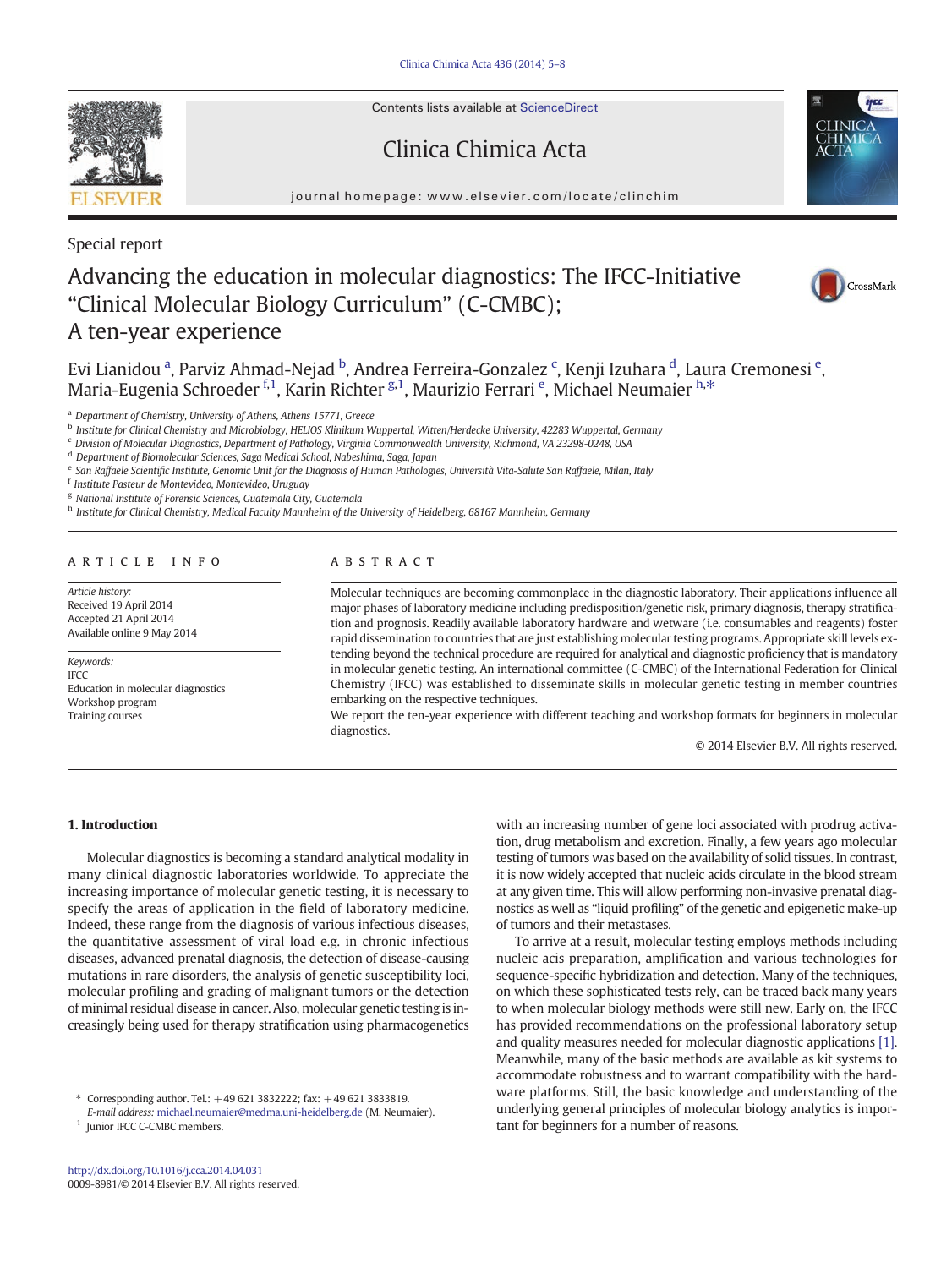For example, it has been shown in the context with external quality assurance (EQA) programs that laboratories acquainted with disposables and "black box" kit reagents perform significantly poorer in quality assurance tests than laboratories, which are used to adjust their methods by following primary literature and adjusting/optimizing their test protocols [\[2,3\]](#page-3-0). Consistently, European EQA schemes have shown that poor performers in EQA will improve significantly in subsequent EQAs after specific training in expert teaching laboratories [\[4,5\].](#page-3-0)

Finally, the costs for molecular testing are hard to afford for many laboratories outside highly industrialized western Countries. Aside from the hardware investments, consumables are the major cost factor and limit the dissemination of molecular testing in the clinical diagnostic laboratory.

The dissemination of molecular techniques in laboratory medicine has been a goal of the International Federation of Clinical Chemistry (IFCC) for some years. Within the IFCC, the Education and Management Division (EMD) ([http://www.ifcc.org/ifcc-education-division/\)](http://www.ifcc.org/ifcc-education-division/) runs projects to provide IFCC member societies and their national healthcare communities with educational issues relevant to Clinical Chemistry and Laboratory Medicine. Within EMD, the Committee on Clinical Molecular Biology Curriculum (C-CMBC) has developed curricula and comprehensive hands-on laboratory training courses in basic diagnostic Molecular Biology techniques.

The dissemination of nucleic acids testing in the field of laboratory medicine, aims to improve skills and to tie IFCC members into molecular EQA systems in order to warrant a high level of analytical quality and diagnostic proficiency. Accordingly, the main course objectives are: i) to implement basic principles of molecular techniques or improve existing skills in a sustainable way rather than to exercise with prefabricated reagents and consumables, ii) to introduce laboratories to the principles of internal as well as external quality assessments (EQA), iii) to initiate networking amongst the participants of the C-CMBC courses assuming that they will benefit from each other's experiences using molecular genetic testing and iv) to improve the cooperation between the national societies and the IFCC in molecular diagnostic issues.

C-CMBC committee activities can be divided into two phases representing two different teaching concepts. During the first phase (2003–2008), the students travelled to a central teaching laboratory facility to participate in the C-CMBC courses. In the second phase (2008–2013), the C-CMBC committee travelled to the countries that had issued an invitation to the course program.

During the first phase, the annual courses took place in a state-ofthe-art laboratory. Approximately twenty participants from various IFCC member countries convened with a team of 4–6 lab tutors and 5– 7 lecturers. The course included both workshop seminars reviewing basic concepts of molecular biology and practical bench training in fundamental methodologies for DNA diagnostics. The practical parts were focused on DNA extraction, PCR and electrophoresis. At the end of each session results were discussed and further comments were driven from questions and exercises. During the theoretical part the scientific principles of molecular biology and their translational application in diagnostics were covered. Also, workflow aspects and infrastructural requirements for setting-up a new molecular diagnostics laboratory were discussed. In addition to the practical courses in the teaching laboratory, three seminar meetings were organized as excursions to Tunis, North Africa (2005 and 2007) as well as to the Fiji Islands (2008) utilizing facilities provided by the respective national hosts.

For monitoring sustainability, the C-CMBC made efforts to survey the success of the participants to implement newly acquired skills after returning home. Working and laboratory conditions are very heterogeneous in the participants' home countries and were generally very different from the technical capabilities in the C-CMBC teaching laboratory. Return from surveys and individual sustained contacts indicated that transfer of course experiences and skills to their home surroundings was difficult if not totally impossible for many students. Therefore, C-CMBC decided to support participants' activities locally and to tie in the national societies more closely.

Accordingly, a new C-CMBC course structure was developed around a "lab-in-a-suitcase" approach that was finally implemented in 2009.

This concept aimed at: i) organizing all courses through the national laboratory societies of the IFCC member countries, ii) leaving the selection of participants to the national societies to maximize dissemination, iii) establishing a beachhead in the hosting country through a nativetongue trainee prior to the course, iv) bringing the molecular techniques to the participants' countries and perform them in their every-day working environments, v) providing extensive documentation of all teaching materials for further dissemination, vi) allowing free-ofcharge access to an international external quality assessment (EQA) program on molecular diagnostics (DNA-isolation, genotyping and DNA sequencing) for all registered participants and vii) establishing a junior member structure using the best students as continued liaisons between the IFCC and the hosting member countries.

This concept has several key elements described below in context with the course's organization and workflow.

## 2. Carry-on equipment

The lab-in-a-suitcase consists of a custom-made padded aluminum roller case (Fig. 1) and features a complete basic molecular biology laboratory equipment fit to develop and perform basic molecular genetic testing [\(Table 1](#page-2-0)). The suitcase was shipped by airfreight well in advance of the beginning of the course and shipped back to the course coordinator (Mannheim, Germany) after the end of the course activities.



Fig. 1. Lab-in-a-suitcase with contents prior to shipment to course venue.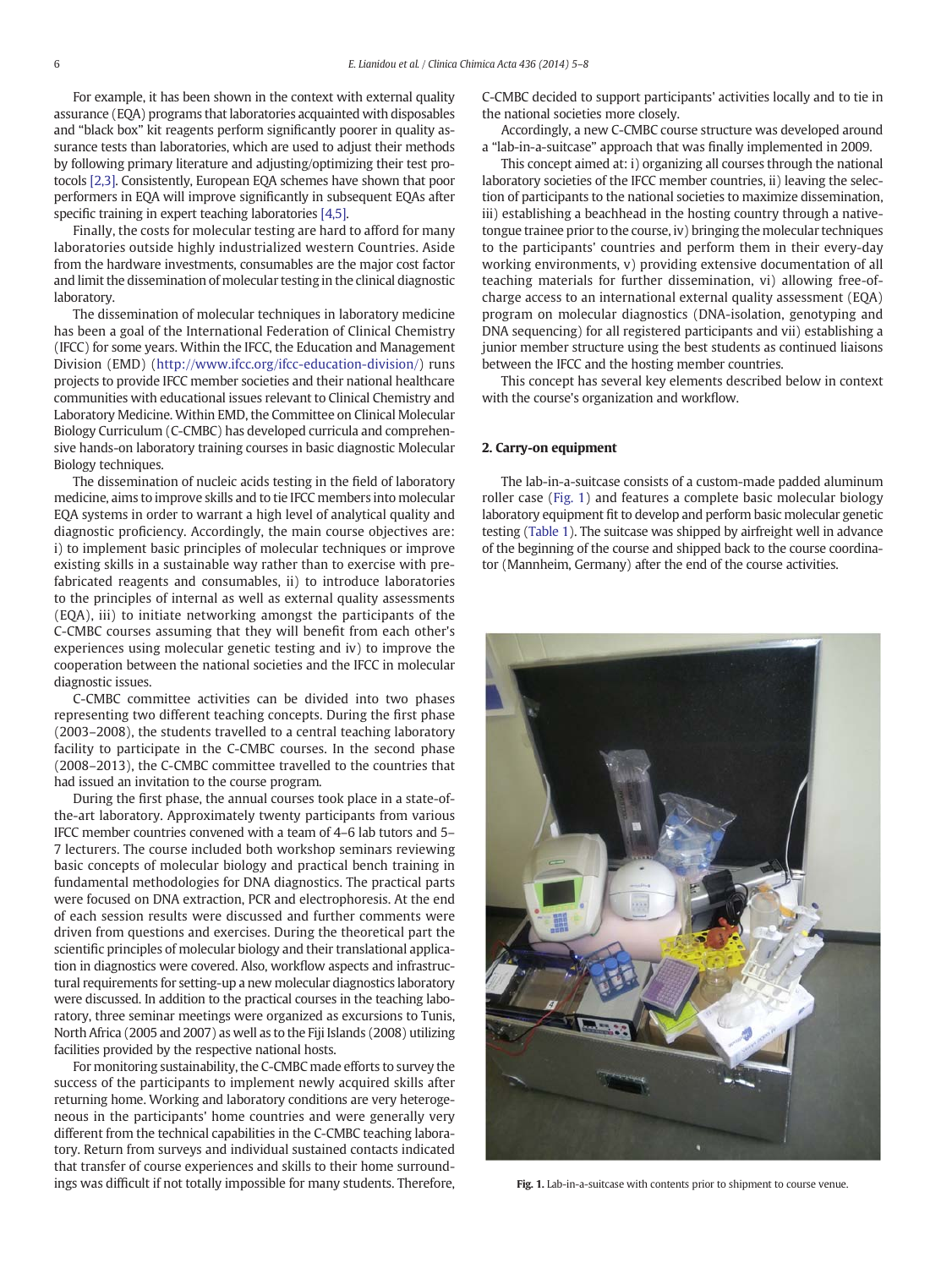<span id="page-2-0"></span>

| Table 1                                                                  |  |
|--------------------------------------------------------------------------|--|
| Contents carried along in the C-CMBC "Lab-in-a-suitcase" (weight 58 kg). |  |

| Assay step       | Item                           | Category    | <b>Numbers</b><br>included |
|------------------|--------------------------------|-------------|----------------------------|
| NA preparation   | Microcentrifuge                | Instruments | 1                          |
|                  | Nanofuge                       | Instruments | 1                          |
|                  | Vortex mixer                   | Instruments | 1                          |
|                  | Handheld pH meter              | Instruments | 2                          |
| NA amplification | Thermocycler                   | Instruments | 1                          |
|                  | Pipettor $(0.5-10 \mu l)$      | Instruments | 5                          |
|                  | Pipettor (10-100 µl)           | Instruments | 5                          |
|                  | Pipettor (100-1000 µl)         | Instruments | 5                          |
| NA detection     | Power supply                   | Instruments | 1                          |
|                  | Electrophoresis chamber        | Instruments | 1                          |
|                  | UV-lamp                        | Instruments | 1                          |
|                  | Camera                         | Instruments | 1                          |
|                  | Incubation trays               | Instruments | 3                          |
|                  | Benchtop freezer               | Instruments | 1                          |
|                  | Goggles                        | Labware     | $\mathfrak{D}$             |
| Hard-/wetware    | Glass- and plasticware         | Labware     | Various                    |
|                  | Racks                          | Labware     | Various                    |
|                  | Pipette tips (yellow, blue)    | Consumables | 1000                       |
|                  | Disposable tubes               | Consumables |                            |
|                  | Disposable pipettes            | Consumables |                            |
|                  | General reagents               | Consumables |                            |
|                  | Molecular biology reagents     | Consumables |                            |
|                  | Oligonucleotides (lyophilized) | Consumables |                            |
|                  | Gloves                         | Consumables |                            |

### 3. Precourse activities

As outlined in Fig. 2, a trainee travelled to the C-CMBC coordinator for a one week stay to be briefed on the course program. The trainee was appointed by the hosting society, usually had some prior experience in molecular techniques or was even well acquainted with molecular diagnostics. He/She ran through the one-week lab program once using the suitcase equipment and was familiarized with the tutorial videos as well as with all other documentation to be provided to the participants later. Where necessary, adjustments were made to the final course agendas on respective suggestions. For some courses, the tutorial videos were synchronized by the trainee in the native tongue. The trainee travelled back well in advance of the course and prepared the host-lab for the arrival of the suitcase and set up the course venue. At home, the trainee organized the support with perishable reagents that otherwise would have been difficult to transport or ship.



Fig. 2. Organizational procedure for the C-CMBC courses. Host country defines a venue, invites neighbors and sends a trainee. Trainee travels to the coordinating C-CMBC laboratory to get acquainted with the course before returning. C-CMBC ships suitcase to the venue. The trainee receives the lab-in-a-suitcase and sets it up prior to the committee traveling to the venue.

(2012) and South Africa (2013). Taken together, these courses were attended by 81 participants from 9 countries [\(Fig. 3](#page-3-0)). To warrant a high teacher-to-student ratio, registrations were limited to a maximum of 16–20 students. Most participants are healthcare professionals, PhD and MSc holders, postgraduate students and lab technicians. The selection of course participants was mainly based on their potential to serve as future disseminators of the course contents (teach the teachers).

# 4. Course activities

The C-CMBC on-site course currently features intensive hands-on laboratory exercises in a standardized scheme of 6 days starting with the one-day precourse followed by the structured 5-day course program. Specifically, the pre-course lecture program addressed the basic principles of DNA chemistry, molecular hybridization principles and PCR methodology. During the next five days, nineteen 90 min lectures are held in total. In general, there are four types of lectures covering: i) molecular diagnostic techniques in the clinical lab with standard and real-time quantitative PCR and RT-qPCR, ii) detailed application of these techniques in various areas of molecular genetic testing like rare genetic disorders, pharmacogenetics, molecular virology and microbiology and molecular oncology, iii) molecular diagnostic strategies using epigenetics, DNA methylation, microRNAs, circulating tumor cells and companion diagnostics are highlighted and iv) state-of-the-art technologies and future prospects like multiplex testing or Next Generation Sequencing (NGS). To allow the students to prepare for the next day's schedule, a 30 min "preflight seminar" is scheduled at the end of the lab day one as a fixed part of the program.

Students are being encouraged to rate the day's program, and it is important to emphasize that the course program has continuously evolved based on the feed-backs of the respective previous years. For example, carrying out the one-day precourse introduction to molecular biology had been suggested in 2009 and was included into the program since. Also, the 2012 course in Malaysia had brought up the issues of interpretation of complex molecular data. Consequently, a bioinformatician was invited by the hosting society to give a lecture and a practical exercise in the 2013 course held in Capetown, South Africa.

## 5. Post-course activities

The course ends with a written multiple choice exam and distribution of a C-CMBC DVD containing the protocols, literature, tutorial videos and all lectures to the participants. IFCC certificates of attendance are issued to each participant. Evaluation of the exam and notes taken by the C-CMBC members leads to the identification of the best student by the end of the course. He/She is then invited to join the committee on next year's excursion as a guest of C-CMBC. In addition, these students are official junior C-CMBC members for a running period of three years by appointment of the IFCC. In their term, they keep contact with their fellow junior members, attend IFCC general conferences as invited C-CMBC members, establish/join young scientist networks and try to foster molecular diagnostics in their countries supported by their national societies. The expenses are generously being covered by the IFCC and supplemented by their societies in form of bursaries or additional support.

# 6. Results

During the course, many participants have gained their first handson experience on practical work in molecular diagnostics starting with preparation of buffers and reagents, inexpensive and robust DNA